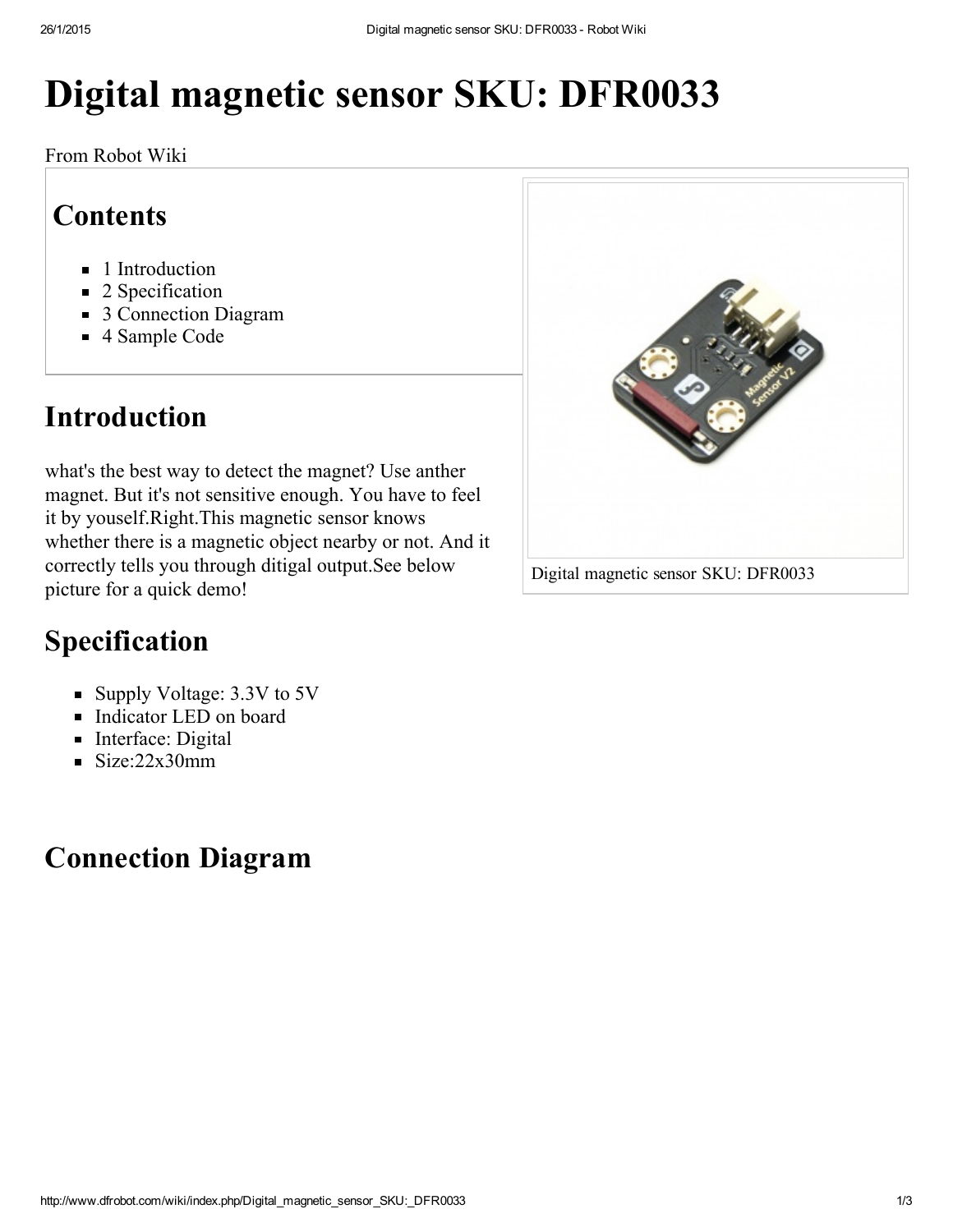

#### <span id="page-1-0"></span>Sample Code

```
?
1 int ledPin = 13;2 int inputPin = 2;
3 int val = 0;
4
void setup() {
5
6
7
}
8
void loop(){
9
10 if (val == HIGH) {
11
12
} else {
13
14
}
15
}\frac{1}{2} choose the pin for the LED
                                 // choose the input pin
                                 // variable for reading the pin status
    pinMode(ledPin, OUTPUT); // declare LED as output
    pinMode(inputPin, INPUT); // declare pushbutton as input
    val = digitalRead(inputPin); // read input value
                                 // check if the input is HIGH
    digitalWrite(ledPin, LOW); // turn LED OFF
      digitalWrite(ledPin, HIGH); // turn LED ON
```